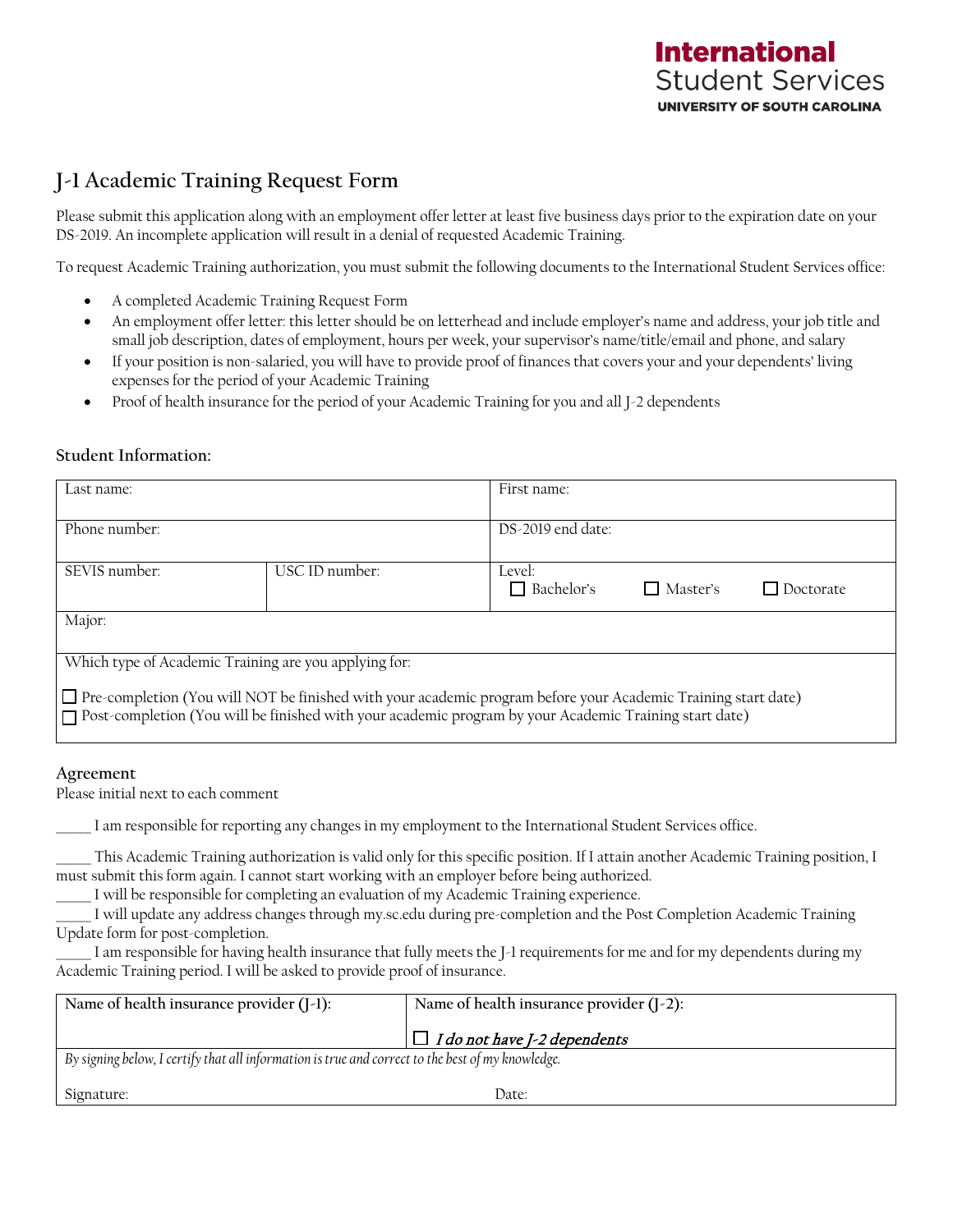## **Employment Information (this information must match the information on your offer letter):**

| Employer's (Company) name:                                                                                                             | Job title:                                                     |  |  |  |  |
|----------------------------------------------------------------------------------------------------------------------------------------|----------------------------------------------------------------|--|--|--|--|
|                                                                                                                                        |                                                                |  |  |  |  |
| Employer's (Company) Address:<br><b>Street Address</b><br>Address Line 2                                                               |                                                                |  |  |  |  |
| City, State, Zip Code                                                                                                                  |                                                                |  |  |  |  |
| Is this the address also the physical location of your work? $\Box$ Yes                                                                | $\Box$ No- Please fill out the physical site of activity below |  |  |  |  |
| Supervisor's first and last name:                                                                                                      | Supervisor's title:                                            |  |  |  |  |
|                                                                                                                                        |                                                                |  |  |  |  |
| Supervisor's email address:                                                                                                            | Supervisor's phone number:                                     |  |  |  |  |
|                                                                                                                                        |                                                                |  |  |  |  |
| Physical site of activity address (if different from employer's address):                                                              | Start date:                                                    |  |  |  |  |
| <b>Street Address</b>                                                                                                                  |                                                                |  |  |  |  |
| Address Line 2                                                                                                                         | End date:                                                      |  |  |  |  |
| City, State, Zip Code                                                                                                                  |                                                                |  |  |  |  |
|                                                                                                                                        | Hours per week:                                                |  |  |  |  |
|                                                                                                                                        |                                                                |  |  |  |  |
| Compensation:                                                                                                                          |                                                                |  |  |  |  |
|                                                                                                                                        |                                                                |  |  |  |  |
| Only Post-Completion: If position is unpaid, you must provide proof of finances that covers your and your dependents' living expenses. |                                                                |  |  |  |  |

|                        | Academic Advisor Recommendation: This section must be completed with your Academic Advisor                                                                                                                                 |                          |  |  |  |
|------------------------|----------------------------------------------------------------------------------------------------------------------------------------------------------------------------------------------------------------------------|--------------------------|--|--|--|
|                        | Please list the academic goals and objectives of the student's Academic Training experience:                                                                                                                               |                          |  |  |  |
|                        | How does this Academic Training experience directly relate to the student's field of study?                                                                                                                                |                          |  |  |  |
|                        |                                                                                                                                                                                                                            |                          |  |  |  |
|                        | Why is this Academic Training experience an integral part of the student's academic program?                                                                                                                               |                          |  |  |  |
| the Academic Training. | I confirm that I have reviewed the offer letter for this Academic Training authorization.<br>□ For post-completion only: I confirm that the student will have completed all degree or program requirements by the start of |                          |  |  |  |
| Advisor Name:          | Title:                                                                                                                                                                                                                     | Department:              |  |  |  |
| Signature              | Date:                                                                                                                                                                                                                      | Advisor's email address: |  |  |  |